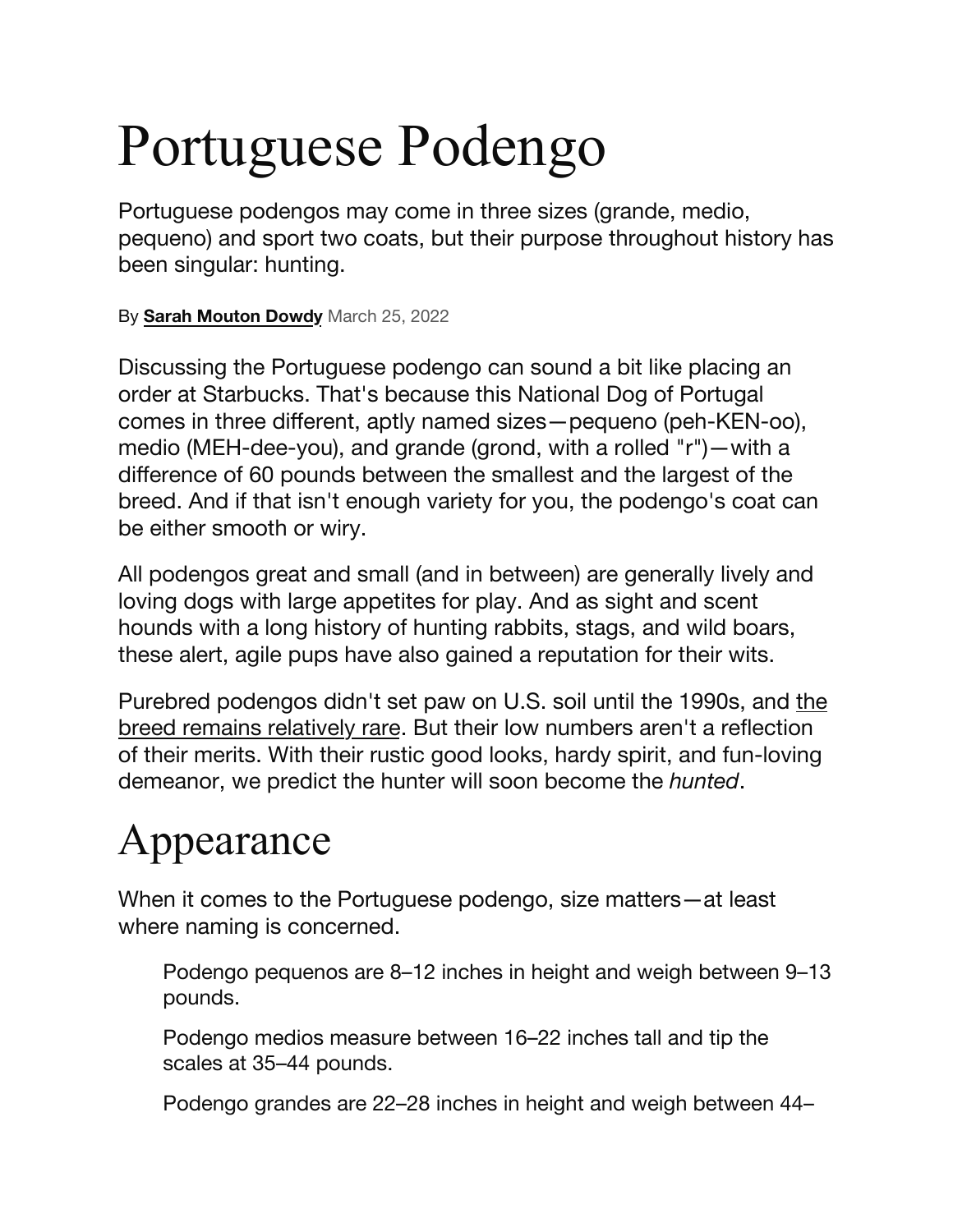66 pounds.

To put this wide range into perspective, the smallest podengos weigh about as much as a gallon of milk and are under 1 foot high, while the largest podengos are over 2 feet tall and weigh as much as a preteen boy. If variety is the spice of life, the Portuguese podengo is one spicy breed!

Putting aside our scales and tape measures, all podengos have characteristic wedge-shaped heads (like a four-sided pyramid) with expressive, almond-shaped eyes and erect, triangular ears. These ears are known for being highly mobile, folding this way and that to reflect the podengo's mood or interest.

These lean, agile dogs can be either smooth- or wire-coated. The former have [short, dense fur,](https://www.dailypaws.com/living-with-pets/pet-compatibility/short-haired-dog-breeds) and the latter have long, rough hair and beards on their muzzles. The podengo's coat in its natural state is a source of pride, which is why excessive clipping sculpting in show dogs can result in being disqualified from competition. Their characteristically rustic fur—whether smooth or rough, short or long comes in an array of colors, including:

All shades of yellow or fawn (either solid or with white markings)

White with yellow or fawn markings

Black or shades of brown/red (solid or with white markings)

White with black or brown markings

The podengo's *au naturale* fur isn't just easy on the eyes—it's relatively easy on the upkeep, as well. While wirehaired dogs [need regular](https://www.dailypaws.com/gear-apparel/dog-supplies/dog-grooming-supplies/best-dog-brushes)  [brushing](https://www.dailypaws.com/gear-apparel/dog-supplies/dog-grooming-supplies/best-dog-brushes) to keep shedding at bay, those with smooth coats need only an occasional brushing. Add in the [occasional bath](https://www.dailypaws.com/dogs-puppies/dog-grooming/how-to-bathe-a-dog) to either coat, and your pup is set.

### Temperament

There's a famous architectural principle that says form should follow function. In other words, a building should be designed for how it will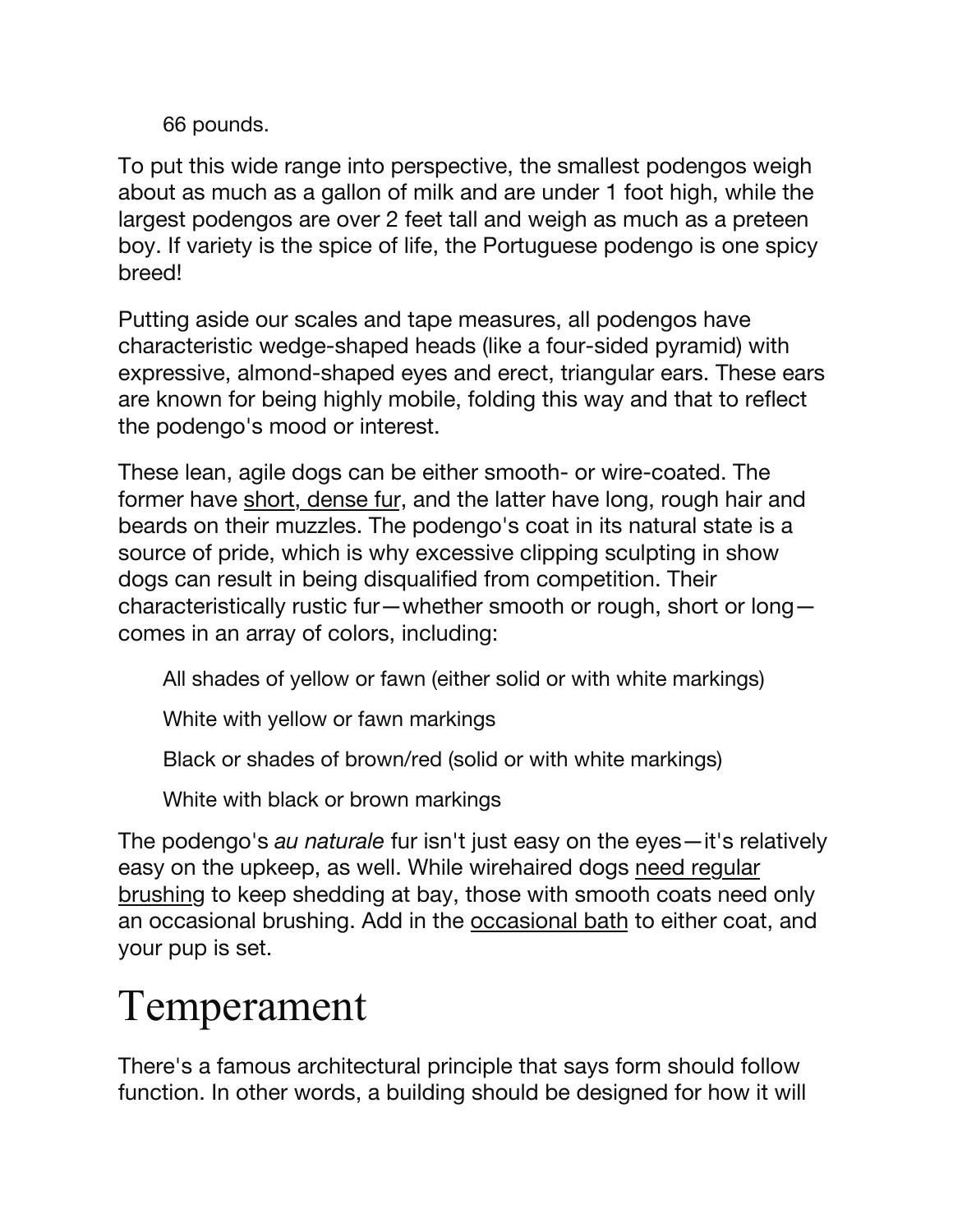be used. The same could certainly be said of not only the podengo's appearance but of his temperament as well. These dogs were built for hunting, both physically and mentally.

So what traits make for [a prime hunting dog](https://www.dailypaws.com/living-with-pets/pet-compatibility/hunting-dog-breeds)? In addition to their impressive scent, vision, and hearing abilities, the Portuguese podengo is prized for being alert, brave, and intelligent. They are able to work alone but can also hunt in packs and are quick learners.

When they aren't working, [podengos can be loyal,](https://www.dailypaws.com/living-with-pets/pet-compatibility/loyal-dog-breeds) affectionate companions. But while he adores his family, the Portuguese podengo can be wary around strangers and [will bark to let you know](https://www.dailypaws.com/dogs-puppies/dog-behavior/common-dog-behaviors/how-to-stop-a-dog-from-barking) when anyone unfamiliar approaches.

## Living Needs

No matter their size, [Portuguese podengos are active dogs](https://www.dailypaws.com/living-with-pets/pet-compatibility/active-dog-breeds). They [prefer](https://www.dailypaws.com/dogs-puppies/dog-exercise-play/running-with-dog)  [running laps](https://www.dailypaws.com/dogs-puppies/dog-exercise-play/running-with-dog) to sitting on laps, so it's important to give these dogs space and something to do. They do well in homes with active families (kids included) and [fenced backyards.](https://www.dailypaws.com/living-with-pets/pet-friendly-home/dog-fence) Without a barrier to hold them in, podengos are in danger of following their noses into trouble or chasing small animals (that hunting instinct is hard to shake, even in a suburban setting).

A hardy breed, they can thrive in a variety of climates and terrains, although the [Portuguese Podengo Club of America](http://www.podengos.net/podengos/historyofthepodengo/) (PPCA) notes that smooth-haired podengos do especially well in wet climates (their fur dries faster) while wirehaired podengos are especially suited to dry, hot weather.

Because podengos often work in packs, they can share a home with other dogs their own size. But use caution when introducing a podengo to a smaller animal, like a cat, that the breed could mistake for prey.

#### Care

Podengos require little fuss over their fur. Smooth-coated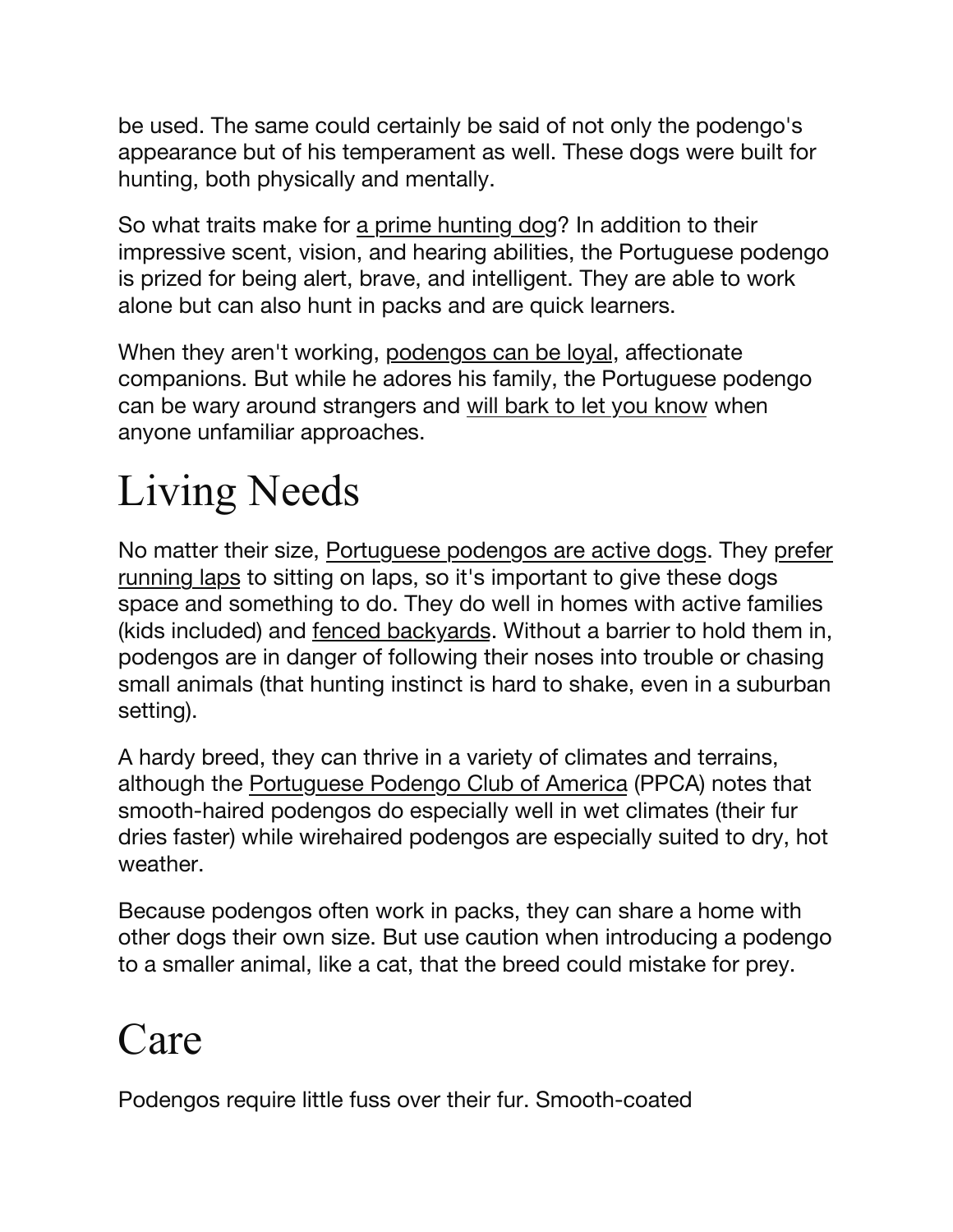podengos [rarely shed](https://www.dailypaws.com/living-with-pets/pet-compatibility/dog-breeds-that-dont-shed) and need only occasional brushing, while wirehaired dogs [shed more often](https://www.dailypaws.com/dogs-puppies/dog-grooming/dog-shedding) and thus need to be brushed regularly. Add in the occasional bath, [regular nail trims,](https://www.dailypaws.com/dogs-puppies/dog-grooming/dog-nail-trimming) and [daily dental](https://www.dailypaws.com/dogs-puppies/dog-grooming/how-to-brush-dogs-teeth)  [care,](https://www.dailypaws.com/dogs-puppies/dog-grooming/how-to-brush-dogs-teeth) and your podengo will be groomed to perfection.

As with any dog, [early socialization](https://www.dailypaws.com/dogs-puppies/dog-training/basic/how-to-socialize-a-puppy) and [training](https://www.dailypaws.com/dogs-puppies/dog-training) are important aspects of caring for Portuguese podengo puppies. And though these dogs are brainy and eager to please, their independent nature can make training a practice in patience. But with an [experienced owner](https://www.dailypaws.com/living-with-pets/pet-owner-relationship/when-am-i-considered-an-experienced-dog-owner) and [positive](https://www.dailypaws.com/dogs-puppies/dog-training/basic/positive-reinforcement-dog-training)  [training methods](https://www.dailypaws.com/dogs-puppies/dog-training/basic/positive-reinforcement-dog-training), a podengo can thrive.

In addition to training, podengos need plenty of [daily activity](https://www.dailypaws.com/dogs-puppies/dog-exercise-play), preferably in ways that meet their innate breed traits. "Podengos are hunters, and as such, they are problem-solvers who excel at thinking on their feet," says Melissa McMath Hatfield, MS, CBCC-KA, CDBC, owner of [Loving](https://www.lovingdogs.net/)  [Dogs](https://www.lovingdogs.net/) in Fayetteville, Ark. "They thus require lots of mental stimulation to satisfy their quick minds."

Moreover, Hatfield notes that if you're hoping for a dog who will keep your feet warm while you spend a lazy Sunday reading on the couch, the podengo—who is used to running long distances and working for hours—may not be the best fit, as he needs plenty of daily physical movement, as well.

For the perfect blend of mental and physical stimulation, Hatfield recommends lure coursing, a sport in which dogs chase a mechanized lure (meant to imitate live prey) around a course. "Coursing would be an ideal outlet for both the dog and the owner," she explains. "It allows the dog to practice his innate behavior of chasing down his quarry but in a safe and controlled environment."

Without proper outlets for their energy, Portuguese podengos can become bored and frustrated. And bored, frustrated podengos can develop unwanted behaviors like chewing or excessive barking, Hatfield says. She advises potential podengo owners to have a plan for how they're going to keep their dog active *before* adding one to their family. If lure coursing isn't an option, you can reach out to your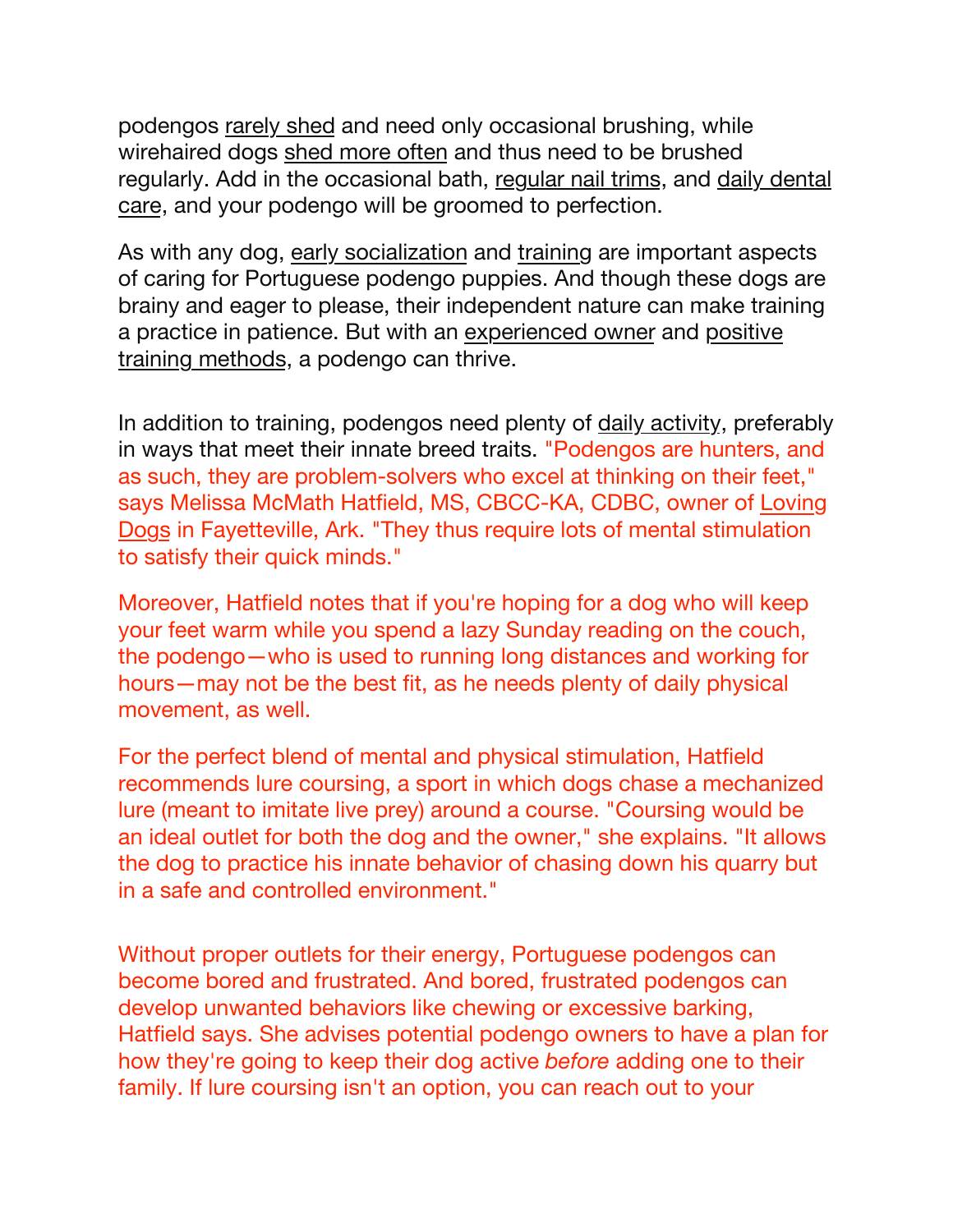veterinarian for other ideas or for the contact information of a local, fear-free certified dog trainer who can help brainstorm other breedappropriate activities.

### Health

The Portuguese podengo tends to be a [very healthy breed](https://www.dailypaws.com/living-with-pets/pet-compatibility/healthiest-dog-breeds), and all sizes can live up to 15 years. However, the Portuguese Podengo [Pequenos Club of America](http://cdn.akc.org/Marketplace/Health-Statement/Portuguese-Podengo-Pequeno.pdf) recommends that breeders screen their dogs for the following conditions:

[Hip dysplasia](https://www.dailypaws.com/dogs-puppies/health-care/senior-dog-health/hip-dysplasia): Canine hip dysplasia occurs when a dog's hip joint develops abnormally, resulting in a loose, unstable joint. This malformation can lead to permanent joint damage and to the development of [osteoarthritis.](https://www.dailypaws.com/dogs-puppies/health-care/senior-dog-health/arthritis-in-dogs)

[Patellar luxation](https://www.dailypaws.com/dogs-puppies/health-care/dog-conditions/luxating-patella): This is a hereditary condition in which the dog's patella, or knee cap, moves out of its normal groove within the femur when the knee is flexed. It's one of the most common causes of [lameness in dogs.](https://www.ncbi.nlm.nih.gov/pmc/articles/PMC6055913/)

[Eye problems:](https://www.dailypaws.com/dogs-puppies/health-care/dog-conditions/dog-eye-infection) A veterinary ophthalmologist will be able to check for signs of eye disorders including [glaucoma](https://www.merckvetmanual.com/dog-owners/eye-disorders-of-dogs/glaucoma-in-dogs), [cataracts,](https://www.dailypaws.com/dogs-puppies/health-care/senior-dog-health/cataracts-in-dogs) and [progressive retinal atrophy](https://vcahospitals.com/know-your-pet/progressive-retinal-atrophy-in-dogs).

#### **History**

With a history that spans more than 2,000 years, the PPCA calls the Portuguese podengo one of the oldest dog breeds in the world. It's thought that podengos are descendants of dogs who were brought to the Iberian Peninsula by the Phoenicians and Romans to serve as hunting companions, and those that excelled in Portugal's climate and terrain were selected over the next two millennia.

Over the years, three different sizes emerged to serve various needs. The podengo grande was developed to aid in hunting deer and wild boar. Primarily a dog of the nobility, the grande is now the rarest size in